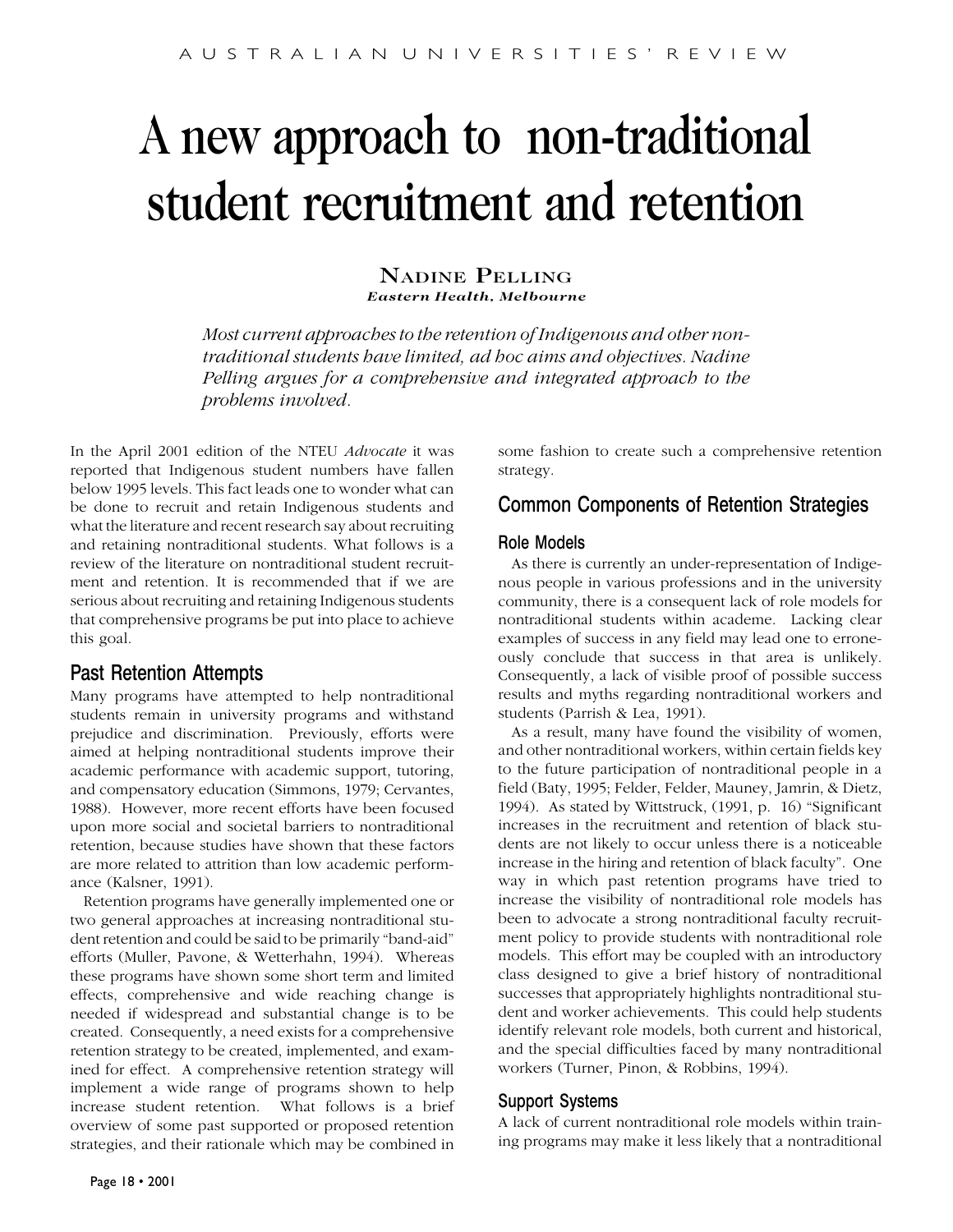student will find and utilise a mentor within the field. Moreover, since cross-race relationships take longer to initiate and are less likely to end in a friendly fashion and cross-sex relationships often result in sexual innuendo, successful mentoring relationships seem less likely (Morrison & Von Glinow, 1990). This is a shame as mentors have been shown to be helpful in later work adjustment since they can provide practical and experience based activities, as well as provide opportunity for mutual enhancement and growth (Barnett, 1990; Krueger, Blackwell, & Knight, 1992; Waller, 1994). Couple this information with the fact that nontraditional students are numerical minorities within many programs, feelings of isolation can result (Pruitt & Isaac, 1985).

To offset these feelings of isolation and a resulting decrease in academic performance, actual mentorship programs have been instituted by institutions of higher learning to aid in the pairing of mentors with students new to different fields (Wittstruck, 1988; Kalsner, 1991). However, training on how to be a mentor and to be mentored may be required to deal with the before mentioned problems with cross-gender and cross-racial mentoring (Morrison & Von Glinow, 1990). In order for this to be a positive interaction the program may also need to be voluntary and thus a lack of mentors may result. This lack of mentors may be alleviated with the use of professionals currently in various fields versus having a mentoring program relying on university personnel. If a lack of mentors remains it may also be possible to institute a peer mentoring relationship, pairing more advanced students with newer students (Muller, Pavone, & Wetterhahn, 1994). The use of Internet email discussion groups may also aid in forming connections between students in a safe manner. This may help nontraditional students to blend new experiences with their traditional cultures and values by allowing for discussion of the contradictions and special difficulties nontraditional students find with university education (Chavez, 1986).

Moreover, actual nontraditional student support groups and student interaction programs may also help as such groups have been shown to be helpful in the workplace (Morrison & von Glinow, 1990; Parrish & Lea, 1991). Such peer support groups have also been identified as critical for success in some education programs (Anderson, 1994; Barnicki & Stein, 1994; Hood, 1992). As stated by, Bsarnicki and Stein (1994, p. 2465) "the early establishment of personal connections is crucial in helping women become comfortable". Students could be aided in the creation of specific support groups, encouraged to join existing student support groups, or encouraged to participate in existing professional groups as student members (Felder, Felder, Mauney, Jamrin, & Dietz, 1994). A multicultural center could also be developed as a resource for students and faculty (Johnson, 1991).

#### Financial Support

Many students require financial assistance to complete their education and the issue of institutional support for nontraditional students is especially important (Wittstruck, 1988; Lassiter, 1983). Financial support could be provided to nontraditional students to work within their programs under their faculty's supervision and thus help reduce dependency on funding sources outside the university that may interfere with one's academic studies (Adams, 1986). This could possibly provide a number of positive effects. First, students would be provided with some type of stipend or work study funding to pay for their education and living expenses. Second, students would have increased contact with their departments and faculty thus possibly increasing feelings of involvement with same and the creation of positive mentoring relationships. Third, as stated by Muller, Pavone, and Wetterhahn (1994, p. 1448) "the mere existence of the [women in science] project on campus makes them feel supported and encouraged" by the department and faculty. Programs such as this have been suggested for engineering programs and it is possible that such programs will have a similar effect in other fields that need to increase their nontraditional student retention rates (Adams, 1988).

#### Multicultural Training - Faculty

Felder, Felder, Mauney, Jamrin, & Dietz (1994, p. 1255) indicate that "All faculty members should be made aware of the difficulties faced by women engineering students and of the resources on campus - support groups, mentorship programs, and trained counsellors, etc. - available to help the women cope with and overcome these difficulties". The same could be said to be true for Indigenous students. It is possible that other nontraditional students within the university environment would also benefit from such faculty education. Moreover, traditional faculty members may also benefit from some training on the contributions of nontraditional workers within the university environment and various fields, as well as some of the unique difficulties Indigenous populations may face, such as how misunderstandings may arise from differing communication styles (Lassiter, 1983; Waller, 1994). This may be important as some studies suggest that differences in professorial attitudes and behaviours have contributed to attrition rates in some programs (McDade, 1988; Cervantes, 1988). Thus, multicultural training may lead to a greater acceptance of nontraditional students who might be seen as less of a novelty once the history of nontraditional participation in the field is illuminated .

#### Multicultural Training - Students

The larger student body may also benefit from multicultural training. A brief history that appropriately highlights Indigenous achievements may also serve to increase the multicultural awareness of the larger student body. More